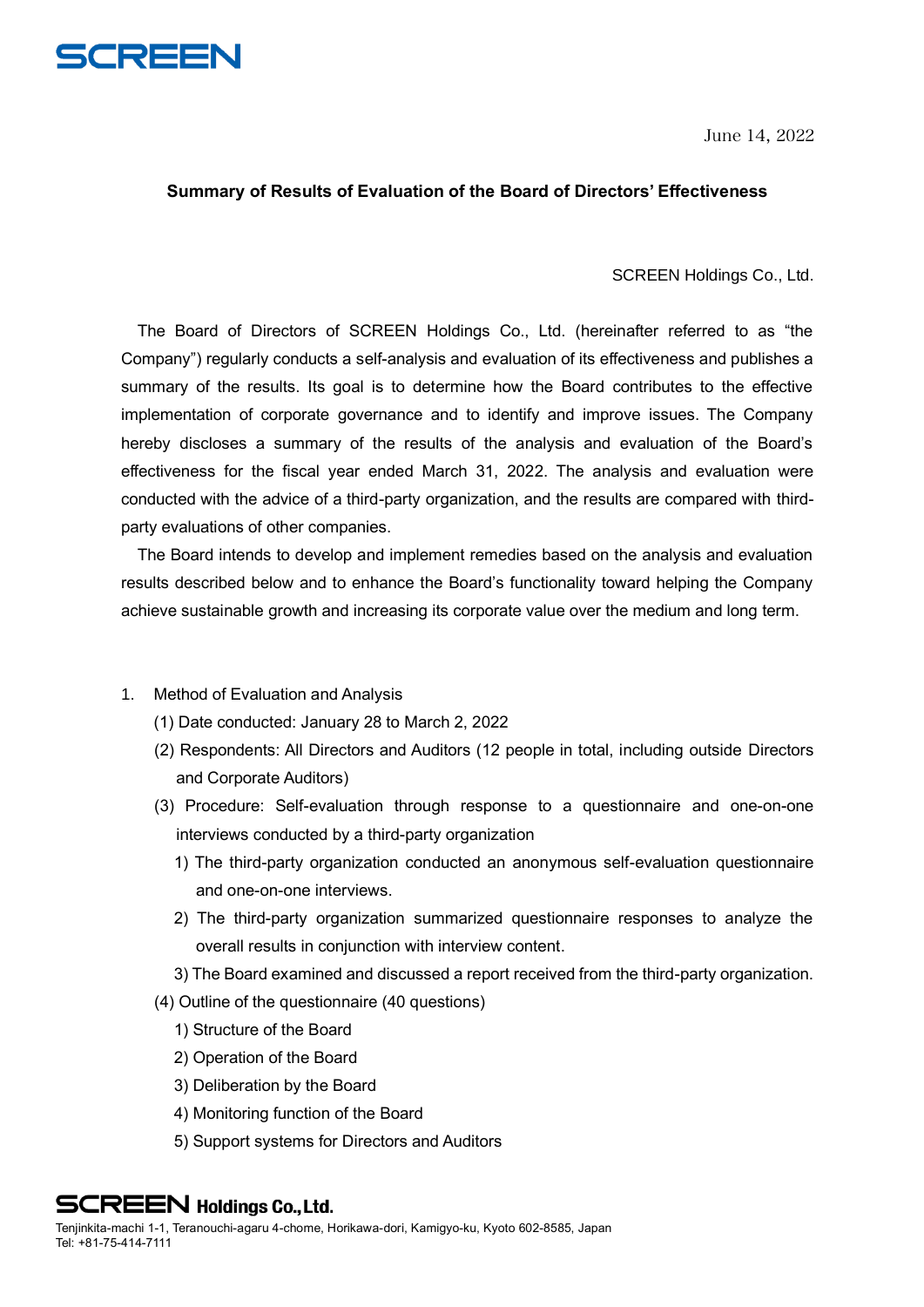

- 6) Training
- 7) Nomination and Compensation Advisory Committee
- 8) Communication with shareholders (investors)
- 9) Performance of inside Directors
- 10) Performance of outside Directors
- 11) Your efforts
- 12) Summary

The respondents answered each question by performing a self-evaluation on a scale of 1 to 5 as well as by freely describing their views on issues such as what is needed to further enhance the effectiveness of the Board. They directly reported their self-evaluations of the Board to the third-party organization.

### 2. Evaluation Results

The results show that the Board of Directors is generally fulfilling its roles and functions appropriately. Evaluations improved compared with the previous fiscal year in the following areas: diversity within the Board of Directors; provision of sufficient deliberation time; free, active, and constructive discussions and opinion exchanges; sufficient oversight and monitoring of the construction and operation of Group-wide internal control systems; and sufficient pre-meeting briefings furnished to outside directors.

However, there remains room for improvement in the discussion of management and portfolio strategies at Board Meetings as well as collaboration between corporate auditors and relevant departments, such as the internal audit department.

# **Issues recognized in the evaluation of the fiscal year ended March 31, 2021 and subsequent actions**

- (1) Evaluation of potential risks, updates and revisions to management strategies and plans The Group Risk Management Committee, which added the presidents of business operating companies as new members (as part of a risk management system), worked to further enhance Group-wide risk assessment and discussion. To this end, the committee acts systematically in a way that more comprehensively identifies risks across the Group and directly presents and reports key risks to the Board of Directors.
- (2) Provision of training opportunities available for directors

We have worked to provide opportunities to understand the situation of the Company by holding lectures on governance-related laws, business briefings, and factory tours.

**SCREEN Holdings Co., Ltd.**